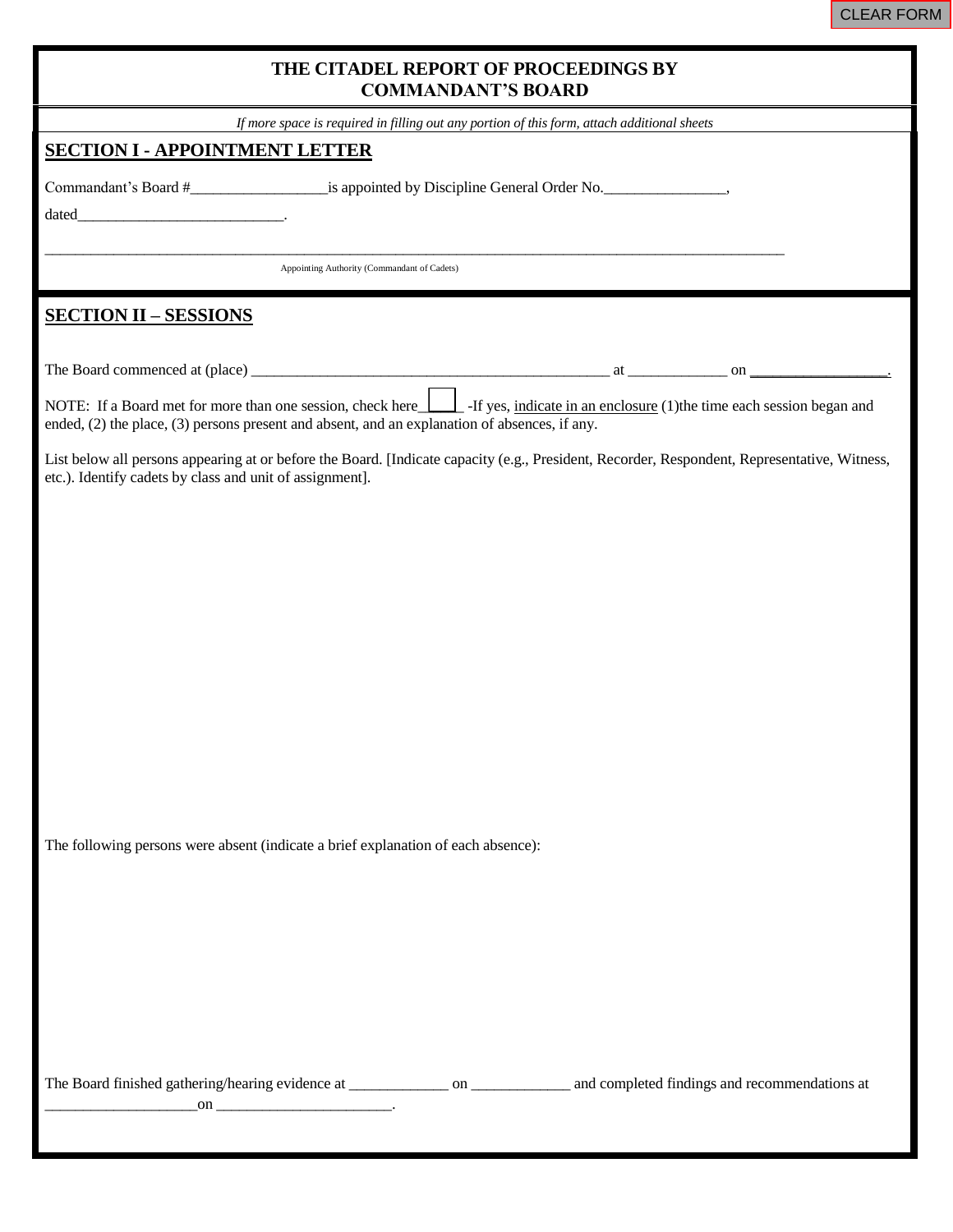## **SECTION III – CHECKLIST FOR PROCEEDINGS**

*NOTE: Explain all negative responses in text of report. Use of response "N/A" constitutes a positive representation that the circumstances in question did not occur in the Board.*

| А. |    | <b>EVIDENCE</b>                                                                                                                        | <b>YES</b>   | NO           | N/A |
|----|----|----------------------------------------------------------------------------------------------------------------------------------------|--------------|--------------|-----|
|    | 1. | ENCLOSURES. Are the following included in the Board Report?<br>(Attached as enclosures in order listed.):                              |              |              |     |
|    |    | Appointing Discipline General Order?<br>a.                                                                                             |              |              |     |
|    |    | Witness list?<br>b.                                                                                                                    |              |              |     |
|    |    | Copy of Performance Report, if any?<br>c.                                                                                              |              |              |     |
|    |    | Correspondence with cadet or representative, if any?<br>d.                                                                             |              |              |     |
|    |    | Written communications to or from the appointing authority?<br>e.                                                                      |              |              |     |
|    |    | Copy of Explanation Required in Writing (ERW) from cadet?<br>f.                                                                        |              |              |     |
|    |    | Discussion concerning unusual delays, problems or events encountered (e.g., absence of material witnesses)?<br>g.                      |              |              |     |
|    |    | Significant information relating to administration of the Board?<br>h.                                                                 |              |              |     |
|    |    | i.<br>Copy of Cadet Rights Briefing?                                                                                                   |              |              |     |
|    | 2. | EXHIBITS included in report of the Board                                                                                               |              |              |     |
|    |    | (Individually numbered and lettered as exhibits and attached to this report)                                                           |              |              |     |
|    |    | Are all items offered or considered as evidence included in the Board report?<br>a.                                                    |              |              |     |
|    |    | Have the proceedings of the Board been recorded and summarized in written form?<br>b.                                                  |              |              |     |
| В. |    | <b>PROCEDURES</b>                                                                                                                      | <b>YES</b>   | NO           | N/A |
|    | 1. | At the initial session, did the Recorder read the letter of appointment?                                                               |              |              |     |
|    | 2. | Is the date of offense reflected on the Performance Report?                                                                            |              |              |     |
|    | 3. | Was the Performance Report delivered to the Respondent at least 72 hours prior to convening the Board,                                 | $\mathbf{L}$ |              |     |
|    | 4. | (unless the respondent waived the 72-hour requirement)?<br>Was the Respondent provided a copy of all documents in the case file?       |              |              |     |
|    | 5. | If any Respondent was designated after the proceedings began (or otherwise was absent during part of the                               |              |              |     |
|    |    | proceedings):                                                                                                                          |              |              |     |
|    | 6. | Representation:                                                                                                                        |              |              |     |
|    |    | Was each Respondent represented?<br>a.                                                                                                 |              |              |     |
|    |    | If not, did Respondent waive representation?<br>b.                                                                                     |              |              |     |
|    |    | Was Respondent's representative present at all open sessions of the Board relating to the Respondent?<br>c.                            |              |              |     |
|    | 7. | If the Respondent challenged any member for lack of impartiality:                                                                      |              |              |     |
|    |    | Was the challenge properly handled by the Appointing Authority?<br>a.                                                                  |              |              |     |
|    |    | Did each member successfully challenged cease to participate in the proceedings?<br>b.                                                 |              |              |     |
|    | 8. | Was the Respondent given an opportunity to:                                                                                            |              |              |     |
|    |    | Be present with representative at all open sessions of the Board, which dealt with any matter, which<br>a.                             |              |              |     |
|    |    | concerns that Respondent?                                                                                                              |              |              |     |
|    |    | Examine and object to the introduction of real or documentary evidence, including all written<br>b.<br>statements?                     | $\Box$       | $\mathsf{L}$ |     |
|    |    | Object to the testimony of witnesses and cross-examine witnesses?<br>c.                                                                |              |              |     |
|    |    | Call witnesses and otherwise introduce evidence?<br>d.                                                                                 |              |              |     |
|    |    | Testify as a witness?<br>e.                                                                                                            |              |              |     |
|    | 9. | If requested, did the Recorder assist the Respondent in obtaining evidence in possession of The Citadel and                            |              |              |     |
|    |    | in arranging for the presence of witnesses?                                                                                            | □            | $\mathsf{L}$ |     |
|    |    | 10. Are all of the Respondent's requests and objections indicated in the report of proceedings or in an enclosure<br>or exhibit to it? | $\Box$       |              |     |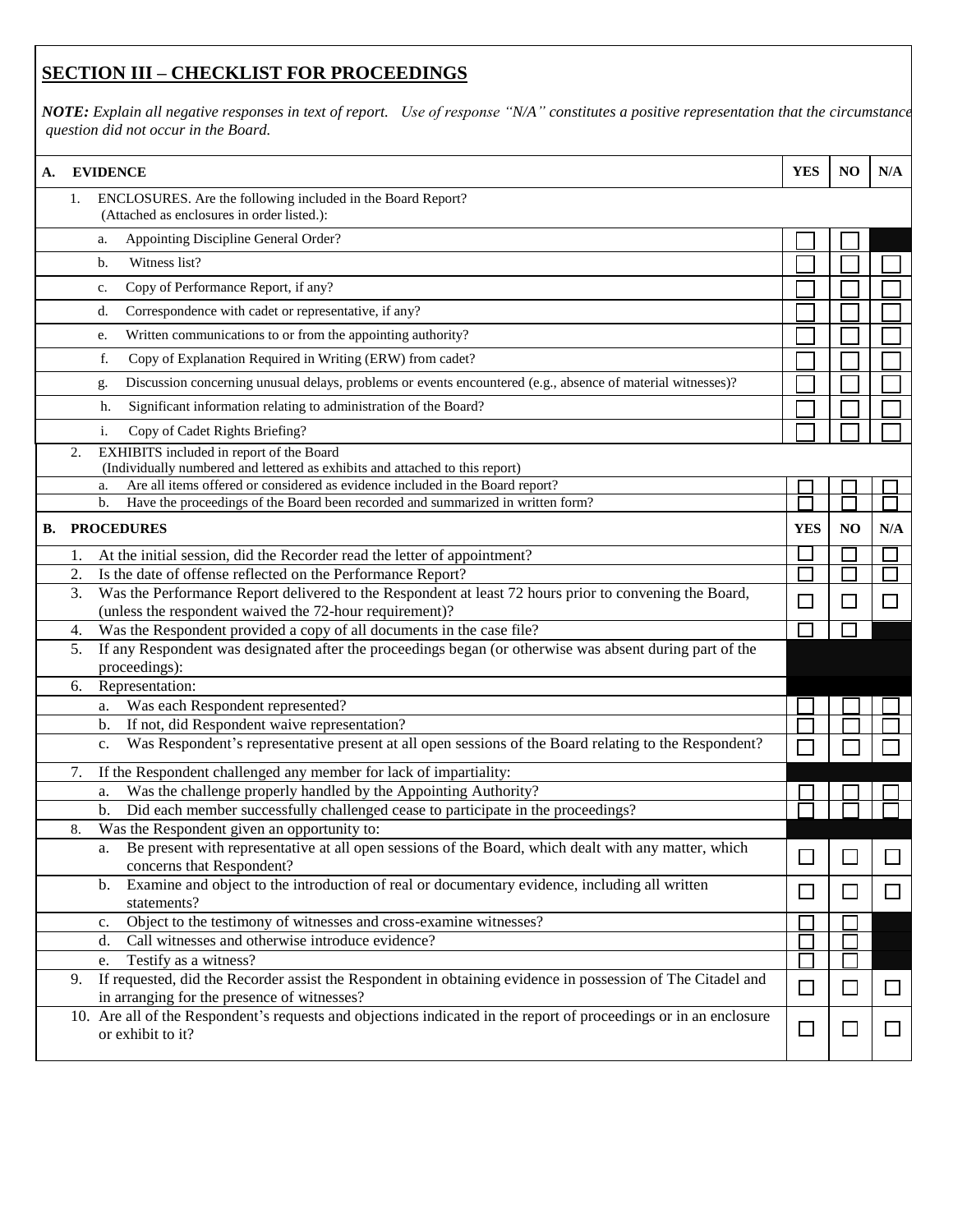## **SECTION IV- SUMMARY OF PROCEEDINGS**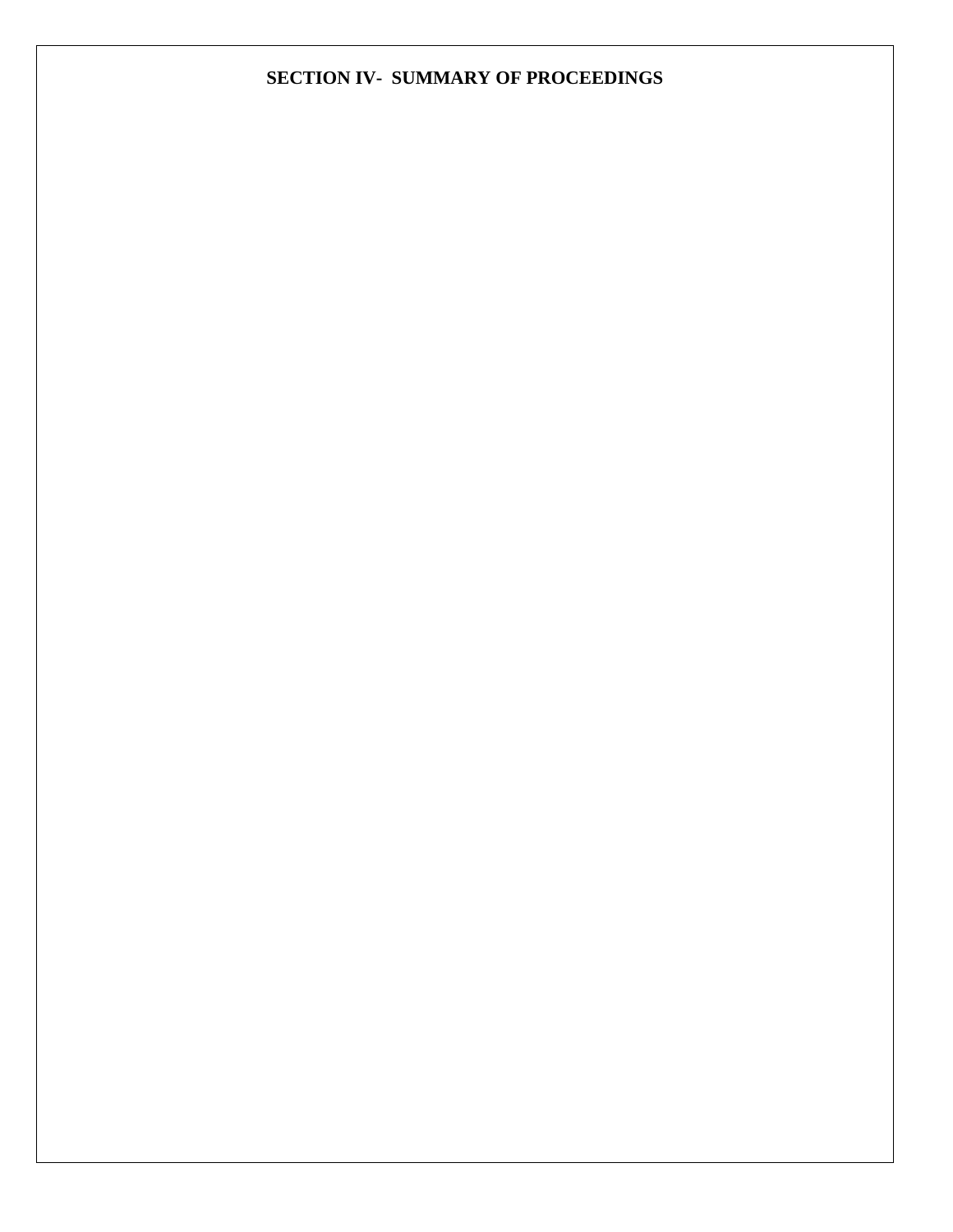## **SECTION V- FINDINGS AND RECOMMENDATIONS**